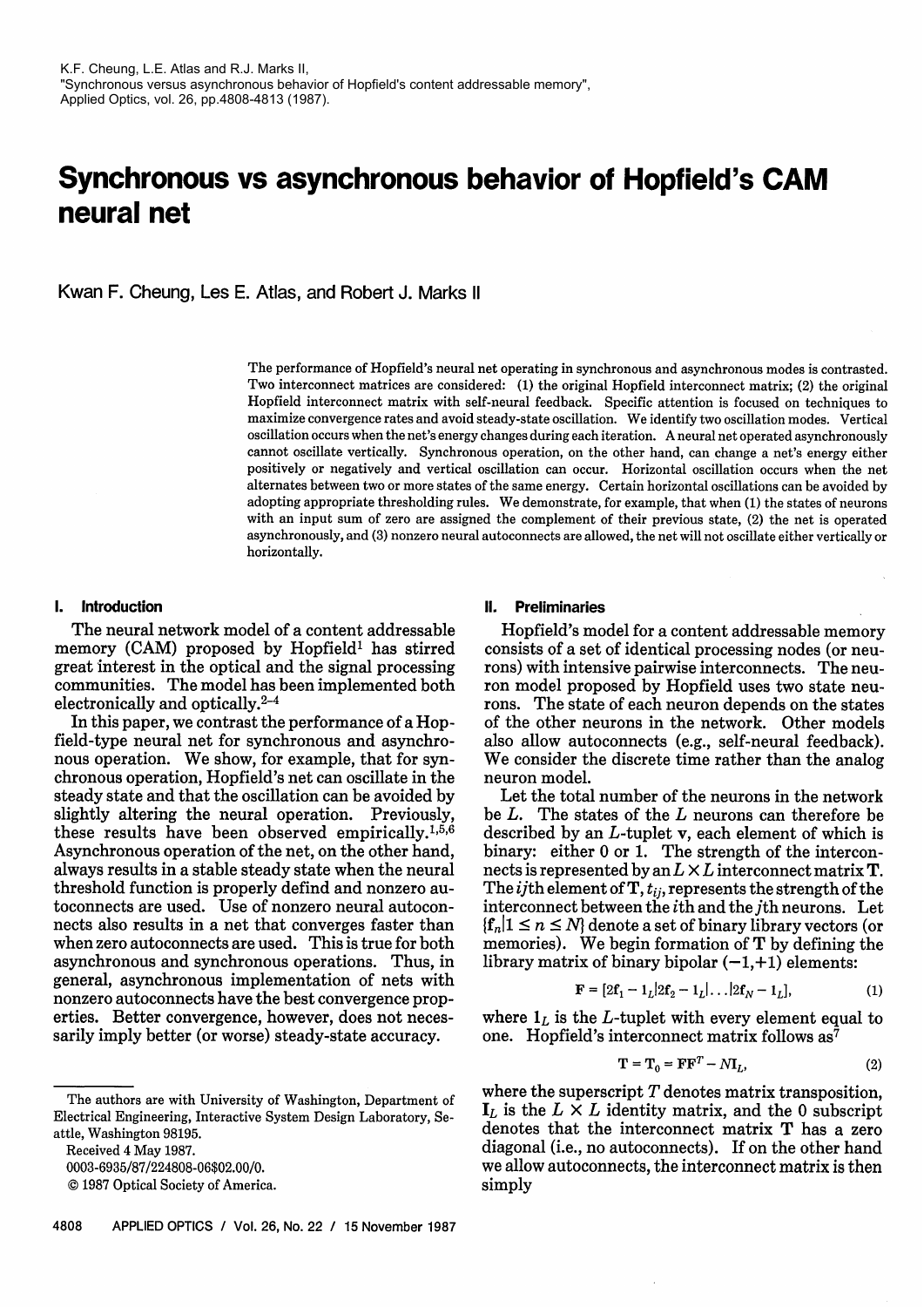$$
\mathbf{\Gamma} = \mathbf{T}_{\alpha} = \mathbf{F} \mathbf{F}^T. \tag{3}
$$

The  $T_0$  and  $T_\alpha$  matrices will be referred to as zero autoconnects (ZA) matrix and the nonzero autoconnects (NZA) matrix, respectively.

With  $v_0$  as the vector of initial neural states, the network generates a sequence, V, of binary vectors either synchronously or asynchronously:

$$
\mathbf{V} = {\mathbf{v}_0, \mathbf{v}_1, \dots, \mathbf{v}_k, \mathbf{v}_{k+1}, \dots}.
$$
 (4)

#### A. Asynchronous Mode

In the asynchronous mode of operation, only one of the L neurons is free to change state at a time:

$$
v_{k+1,i} = \begin{cases} v_{k,i}; & i \neq m, \\ \mu[G_{k,i}]; & i = m, \end{cases}
$$
 (5)

where

$$
G_{k,i} = \sum_{j=1}^{L} t_{ij} v_{k,j},
$$
  

$$
\mu(x) = \begin{cases} 1; & x > 0, \\ 0; & x < 0. \end{cases}
$$

By this definition, asynchronicity does not necessarily imply randomness. The neurons, for example, could fire periodically one at a time in sequence (i.e.,  $m$  $i = 1, 2, \ldots, L$  and fit this definition of asynchronicity.

## B. Synchronous Mode

In the synchronous mode of operation, all neurons are free to change state in each iteration:

$$
v_{k+1,i} = \mu[G_{k,i}]; \quad i = 1 \text{ to } L,\tag{6}
$$

or in vector form:

$$
\mathbf{v}_{k+1} = \mu[\mathbf{G}_k],\tag{7}
$$

where  $\mu$  performs a unit step operation on each element of  $G_k$  and  $G_k = Tv_k$ . We denote the ZA and NZA versions by  $G_k$  and  $G_k^\emptyset$ , respectively.

In both modes of operation, the sequence V usually stabilizes at some particular binary vector  $v_s$  after a finite number of iterations. In particular,  $v_s = \mu[Tv_s]$ . Ideally,  $v_s$  is that library vector closest to  $v_0$  in the Hamming sense.

#### **Ill. Convergence of Hopfield's Algorithm**

In this section, we consider the convergence of Hopfield's algorithm, performed both synchronously and asynchronously. In either case, we define an energy function of an L-dimensional binary vector v:

$$
E = -\frac{1}{2} \mathbf{v}^T \mathbf{Tv}.
$$

Since v is binary, the energy has a lower bound:

$$
E \ge -\frac{1}{2} \sum_{i=1}^{L} \sum_{j=1}^{L} |t_{ij}| = E_{\min} \ge -\frac{1}{2} NL^2.
$$

The energy of the neural net at the kth iteration is denoted by

$$
E_k = -\frac{1}{2} \mathbf{v}_k^T \mathbf{T} \mathbf{v}_k; \quad \mathbf{v}_k \in \mathbf{V}.
$$
 (8)

The corresponding energy change at this iteration is

$$
\Delta E_k = E_{k+1} - E_k. \tag{9}
$$

To calculate  $\Delta E_k$ , we define  $\Delta_k$  as the state transition vector:

$$
\Delta_k = \mathbf{v}_{k+1} - \mathbf{v}_k. \tag{10}
$$

Combining Eqs.  $(7)-(10)$  yields the energy transition expression when the states of the neurons evolve from  $\mathbf{v}_k$  to  $\mathbf{v}_{k+1}$ :

$$
\Delta E_k = -\Delta_k^T \mathbf{G}_k - \frac{1}{2} \Delta_k^T \mathbf{T} \Delta_k. \tag{11}
$$

We now investigate the nature of  $\Delta_k$  for various cases.

# A. Asynchronous Mode of Operation

If the iteration is carried out asynchronously, then

$$
\Delta_{k,i} = \begin{cases} \text{sgn}[G_{k,i}], & i = m \text{ and } \mu[G_{k,m}] \neq v_{k,m}, \\ 0; & \text{otherwise}, \end{cases} \tag{12}
$$

where

$$
sgn[x] = \begin{cases} 1; & x < 0, \\ -1; & x > 0. \end{cases}
$$

*Case I:* **ZA** *Model* 

With no autoconnects, the energy transition expression is obtained by substituting Eq.  $(12)$  into Eq.  $(11)$ , with  $\mathbf{T} = \mathbf{T}_0$ :

$$
\Delta E_k^0 = \begin{cases} 0; & \mu[G_{k,m}^0] = v_{k,m}, \\ -|G_{k,m}^0| < 0; \quad \mu[G_{k,m}^0] \neq v_{k,m}. \end{cases} \tag{13}
$$

*Case 11:* **NZA** *Model* 

With the incorporation of autoconnects, we obtain

$$
\Delta E_k^{\varnothing} = \begin{cases} 0; & \mu[G_{k,m}^{\varnothing}] = v_{k,m}, \\ -|G_{k,m}^{\varnothing}| - (N/2) < 0; \quad \mu[G_{k,m}^{\varnothing}] \neq v_{k,m}. \end{cases} \tag{14}
$$

In both the ZA and NZA models,  $\Delta E_k$  is always zero or negative:

$$
E_{k+1} \le E_k. \tag{15}
$$

Since  $E_k \ge E_{\min}$  for every  $v_k \in V$ , the sequence V must converge to some stable state  $v_s$ , where

$$
E_s \le E_k; \quad s > k. \tag{16}
$$

In general, if the energy transition is maximized at each iteration, the required number of iterations for convergence should be reduced considerably. Convergence acceleration, however, does not imply increased steady-state accuracy.

If v, is stable, then

$$
\mathbf{v}_s = \mu[\mathbf{T}\mathbf{v}_s];\tag{17}
$$

v, is said to be a locally stable state because generally more than one stable state exists with any given interconnect matrix  $T$ . For example, if  $v_s$  is a stable state, the complement of  $v_s$  is also stable.<sup>1</sup> Neural networks of the type considered can also oscillate in steady state. If the energy remains the same throughout, the oscillation will be referred to as horizontal. Here, the net alternates between two or more states of equal energy. Vertical oscillation, on the other hand, results from

15 November 1987 / Vol. 26, No. 22 **1** APPLIED **OPTICS** 4809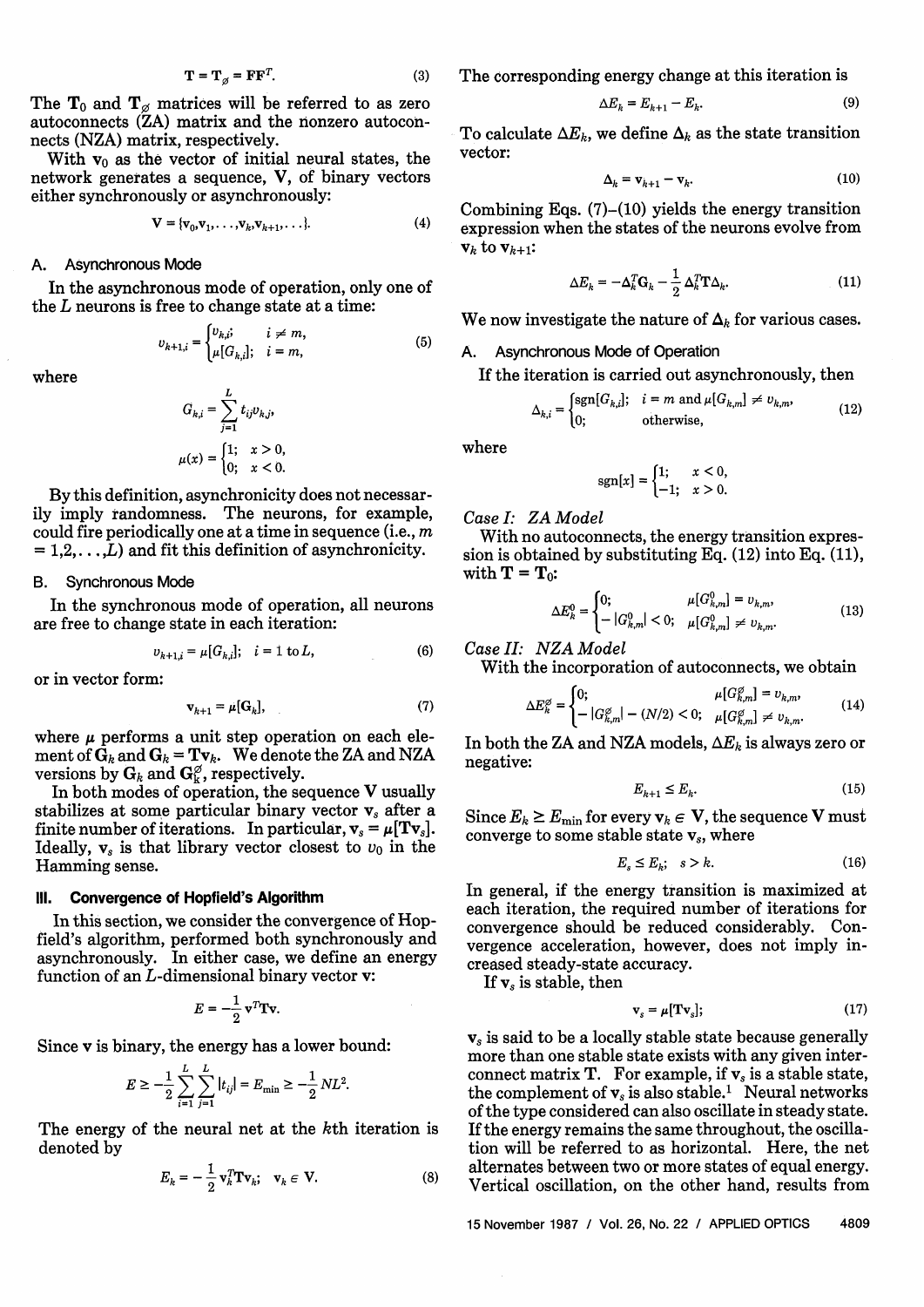alternating between states, at least two of which have different energies.

# **6.** Synchronous Mode of Operation

Now we iterate the Hopfield's algorithm synchronously. In accordance with Eq. (6), more than one neuron may change state simultaneously. Let  $\sigma_b$  be the set of indices of neurons that change state in the kth iteration:

$$
\sigma_k = \{i|v_{k,i} \neq \mu[G_{k,i}]\}.
$$

The transition vector  $\Delta_k$  then follows as:

$$
\Delta_{k,i} = \begin{cases} \text{sgn}[G_{k,i}], & i \in \sigma_k, \\ 0 & i \notin \sigma_k. \end{cases}
$$
(18)

Case *I:* **ZA** Model

With the absence of autoconnects, we obtain the energy transition in this operating mode from Eq. (11):

$$
\Delta E_k^0 = -\Delta_k^T \mathbf{G}_k^0 - \frac{1}{2} \Delta_k^T \mathbf{T}_0 \Delta_k
$$

$$
= -\sum_{i \in \sigma_k} |G_{k,i}^0| - \frac{1}{2} \Delta_k^T \mathbf{T}_0 \Delta_k. \tag{19}
$$

Replacing  $T_0$  by Eq. (2) and manipulating give

$$
\Delta E_k^0 = -\sum_{i \in \sigma_k} |G_{k,i}^0| - \frac{1}{2} ||F^T \Delta_k||^2 + \frac{1}{2} NM_k, \tag{20}
$$

where  $M_k$  is the cardinality of the set  $\sigma_k$  (i.e., the number of neurons that change state in the kth iteration). Since  $NM_k$  is positive, the energy transition in Eq. (20) can be positive. The possibility of positive energy transition explains the vertical oscillatory behavior occasionally exhibited when the algorithm is implemented in the synchronous mode. $5,6$ 

Case *11:* **NZA** Model

Following the same procedure for the ZA case, we use Eqs. (19) and (20) using  $T_{\alpha}$  rather than  $T_0$ . The energy transition expression follows as

$$
\Delta E_k^{\varnothing} = -\Delta_k^T \mathbf{G}_k^{\varnothing} - \frac{1}{2} \Delta_k^T \mathbf{T}_{\varnothing} \Delta_k
$$
  
= 
$$
- \sum_{i \in \sigma_k} |G_{k,i}^{\varnothing}| - \frac{1}{2} \|\mathbf{F}^T \Delta_k\|^2 \le 0.
$$
 (21)

Here,  $\Delta E_k^{\varnothing}$  can never be positive because both terms in Eq. (21) are always negative. This negativity of the energy transition seems to provide good support for the NZA model over the ZA model in terms of vertical oscillation suppression. However, in the following section we will see that the NZA model can oscillate horizontally in the synchronous mode.

# **IV. Zero Input Problem**

A practical problem that occurs frequently in the operation of the Hopfield model is to decide the value of a neural state,  $v_{k+1,m}$ , when  $G_{k,m}$  is zero. We call this the zero input (ZI) problem. In the following, we resolve the problem in the context of maximizing the energy transition.

A. Asynchronous Mode of Operation

#### Case *I:* **ZA** Model

For the ZA model,  $G_{k,m}^0 = 0$  in Eq. (13) results in an energy transition of

$$
\Delta E_k^0 = -\Delta_{k,m} G_{k,m}^0 = 0. \tag{22}
$$

There is no contribution to the energy transition regardless of whether the mth neuron changes its state. Case *11:* **NZA** Model

In the NZA model, the energy transition follows from Eq.  $(11)$  as

$$
\Delta E_k^{\varnothing} = -\Delta_{k,m} G_{k,m}^{\varnothing} - \frac{1}{2} N \Delta_{k,m}^2 = -\frac{1}{2} N \Delta_{k,m}^2.
$$
 (23)

If each neuron with a zero input sum responds by complementing the state,  $v_{k+1,m} = \bar{v}_{k,m'}$  then  $\Delta^2_{k,m} = 1$ . As a result,

$$
\Delta E_k^{\varnothing} = -\frac{1}{2} N < 0,\tag{24}
$$

and the energy transition is maximized.

Thus, when the ZI problem is encountered, the NZA model always offers a negative energy transition when we complement the neuron's state. In contrast, the energy transition in the ZA model stays the same whether the neuron's state changes. In this sense, the NZA model has a faster convergence rate than the ZA model for asynchronous operation.

### **6.** Synchronous Mode of Operation

In the synchronous mode of operation, the ZI problem may be encountered by more than one neuron simultaneously during the iteration. Denote the set of indices of neurons with zero input by

$$
\beta_k = \{i | G_{k,i} \equiv 0\}.
$$

Here, we only consider the specific situation when

$$
v_{k+1,j} = v_{k,j}; \quad i \notin \beta_k.
$$

That is, the states of all the neurons which do not encounter a zero input sum remain unchanged. The energy transition then depends only on the states of the neurons which encounter the zero input sum. Since  $G_k = O$ , Eq. (11) becomes

$$
\Delta E_k = -\frac{1}{2} \Delta_k^T \mathbf{T} \Delta_k, \tag{25}
$$

where

$$
\Delta_{k,j} = 0; \quad j \notin \beta_k.
$$

If one chooses to let the rest of the neurons with zero input stay at the same state, then

 $\mathbf{v}_{k+1} = \mathbf{v}_k$ 

Thus,  $\Delta E_k$  will be zero and there is neither a vertical improvement nor degradation to the convergence. Thus, changing the states of those neurons results in a nonzero (hopefully negative) energy transition.

4810 APPLIED OPTICS / Vol. 26, No. 22 / 15 November 1987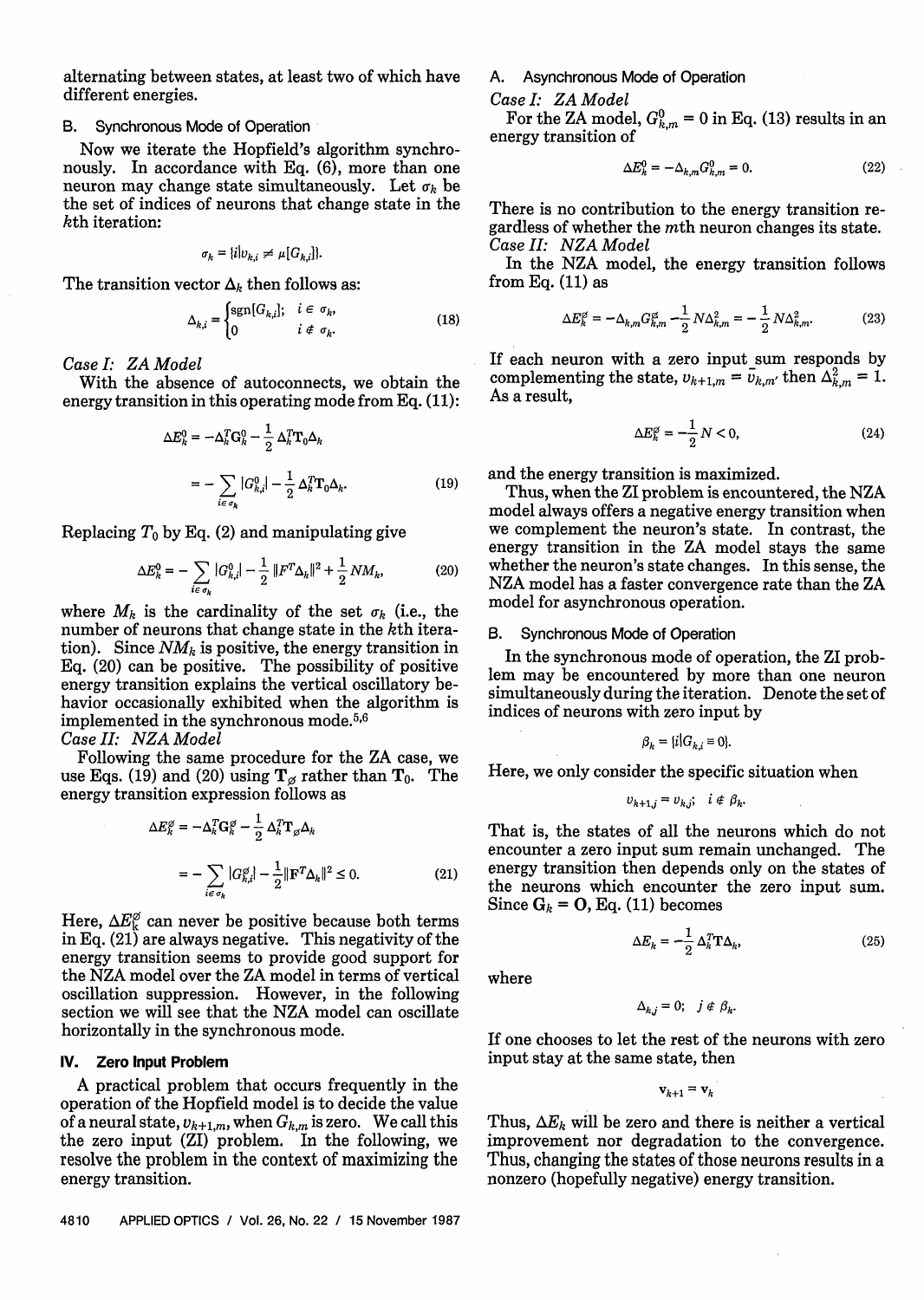*Case I:* ZA *Model* 

According to Eq. (25), the energy transition for the ' ZA model is

$$
\Delta E_k^0 = -\frac{1}{2} \, \Delta_k^T \mathbf{T}_0 \Delta_k.
$$

If  $\Delta_k$  is not a zero vector, then, with reference to Eq.  $(20)$ ,

$$
\Delta E_k^0 = -\frac{1}{2} \|\mathbf{F}^T \Delta_k\|^2 + \frac{1}{2} N \|\Delta_k\|^2.
$$
 (26)

Note that  $\|\Delta_k\|^2$  is simply the number of nonzero elements in the transition vector  $\Delta_k$ .

We now examine two schemes for state transition under the ZT problem and their effects on energy transition for ZA and NZA synchronous operation. Scheme I: Complementation

In this scheme, we complement the states of all the neurons experiencing a zero input sum:

$$
v_{k+1,i} = \bar{v}_{k,i}; \quad i \in \beta_k. \tag{27}
$$

The energy transition using this scheme follows as

$$
\Delta E_k^0 = -\frac{1}{2} \|\mathbf{F}^T \Delta_k\|^2 + \frac{1}{2} N P_k,\tag{28}
$$

where  $P_k$  is the cardinality of the set  $\beta_k$ .  $\Delta E_k^{\varnothing}$  can either be positive, negative, or zero. Positive  $\Delta E_{\text{k}}^{\varnothing}$  is adverse to the convergence. In the case where  $\Delta E_{\rm k}^{\tilde{\varphi}} =$ 0, the new transition vector will be

$$
\Delta_{k+1} = -\Delta_k. \tag{29}
$$

Thus  $\Delta E_{k+1} = 0$ , as is  $\Delta E_{k+2}$ ,  $\Delta E_{k+3}$ , etc. These zero energy transitions thus correspond to repeat complementation of the same set of ZI neurons. The net thus locks in horizontal oscillating between two binary vectors  $v_a$  and  $v_b$ , where

$$
v_{b,i} = \begin{cases} \bar{v}_{a,i}; & i \in \beta_k; \\ v_{a,i}; & \text{otherwise.} \end{cases}
$$
 (30)

Neither vector is a locally stable state. The oscillation has been observed to occur many times about a locally stable point. $1,5$ 

Scheme 11: State Hardening

One possible way to reduce the magnitude of the positive term in Eq. (28) is to complement only some of the ZI neurons. The ZI scheme suggested by Macukow and Arsenault<sup>6</sup> fits this description. Their ZI scheme is to harden the states of the ZI neurons at **+1**  regardless of what their last states are. Specifically, for  $j \in \beta_k$ ,

$$
v_{k+1,j} = \begin{cases} 1; & G_{k,j} \ge 0, \\ 0; & G_{k,j} < 0. \end{cases}
$$
 (31)

The energy transition follows as

$$
\Delta E_k^0 = -\frac{1}{2} \|\mathbf{F}^T \Delta_k\|^2 + \frac{1}{2} N Q_k,\tag{32}
$$

where  $Q_k$  is the number of nonzero elements of the state transition vector  $\Delta_k$ . As with full complementation,  $\Delta E_{\rm k}^{\varnothing}$  can be negative. We do, however, avoid the problem that can cause horizontal oscillation in the case of ZA full complementation. Macukow and Arsenault<sup>6</sup> demonstrate this nonoscillatory nature empirically.

*Case 11:* NZA *Model* 

According to Eq. (25), the energy transition of the NZA model is

$$
\Delta E^{\varnothing}_k = -\frac{1}{2}\,\Delta^T_k\mathbf{T}_{\varnothing}\Delta_k
$$

which is recognized as

$$
\Delta E_k^{\varnothing} = -\frac{1}{2} \|\mathbf{F}^T \Delta_k\|^2 \le 0. \tag{33}
$$

We immediately recognize that the energy transition in the NZA model is never positive. In the following, we will apply the two schemes for zero thresholding previously discussed and investigate their behavior. Scheme I: Complementation

From Eq. (33), the energy transition corresponding to full complementation is never positive. However,  $\Delta E_{\varnothing}^k$  is zero when  $\Delta_k$  is orthogonal to every column of the library matrix **F** (i.e., **F**<sup>T</sup> $\Delta_k$  = **O**). For this reason, the net can oscillate for the same reason that the ZA model can oscillate.

Scheme 11: State Hardening

Again, the energy transition given by Eq. (33) is never positive. If we use this scheme of thresholding the zero input sum, the net will not oscillate horizontally.

In short, when zero thresholding is encountered by a number of neurons, one should change the states of some of those neurons rather than stay at the previous states. In the ZA model, sometimes these changes may retard the convergence or may even lock the net in vertical or horizontal oscillation. In the NZA model, the change of states never adversely affects the convergence and vertical oscillation cannot occur. To remove the possibility of horizontal oscillation, one may either (a) change the states of a partial number of neurons, or (b) operate the net asynchronously.

#### **V. Examples**

We present three examples of application of the two thresholding schemes discussed above to both the ZA and NZA models. We use the same examples used by Macukow and Arsenault<sup>6</sup>.

Example 1:

#### STORED VECTORS

| $\mathbf{F}_1 = 1 \quad 0 \quad 1 \quad 1 \quad 0 \quad 1 \quad 1 \quad 1 \quad 0 \quad 1 \quad 1 \quad 0 \quad 1 \quad 0 \quad 0 \quad 1 \quad 0 \quad 0 \quad 1$         |  |  |  |  |  |  |  |  |  |  |  |  |  |  |
|----------------------------------------------------------------------------------------------------------------------------------------------------------------------------|--|--|--|--|--|--|--|--|--|--|--|--|--|--|
| $\mathbf{F}_2 = 0 \quad 1 \quad 0 \quad 1 \quad 1 \quad 0 \quad 0 \quad 1 \quad 0 \quad 0 \quad 0 \quad 0 \quad 1 \quad 1 \quad 1 \quad 0 \quad 0 \quad 0 \quad 1 \quad 1$ |  |  |  |  |  |  |  |  |  |  |  |  |  |  |
| $\mathbf{F}_3 = 1 \; 1 \; 0 \; 0 \; 0 \; 1 \; 0 \; 1 \; 1 \; 1 \; 0 \; 1 \; 1 \; 0 \; 1 \; 1 \; 1 \; 1 \; 0 \; 0$                                                          |  |  |  |  |  |  |  |  |  |  |  |  |  |  |
| $\mathbf{F}_4 = 0 \quad 1 \quad 1 \quad 1 \quad 0 \quad 1 \quad 1 \quad 0 \quad 1 \quad 0 \quad 1 \quad 0 \quad 0 \quad 0 \quad 1 \quad 0 \quad 1 \quad 1 \quad 1 \quad 0$ |  |  |  |  |  |  |  |  |  |  |  |  |  |  |
| 15 November 1987 / Vol. 26, No. 22 / APPLIED OPTICS<br>4811                                                                                                                |  |  |  |  |  |  |  |  |  |  |  |  |  |  |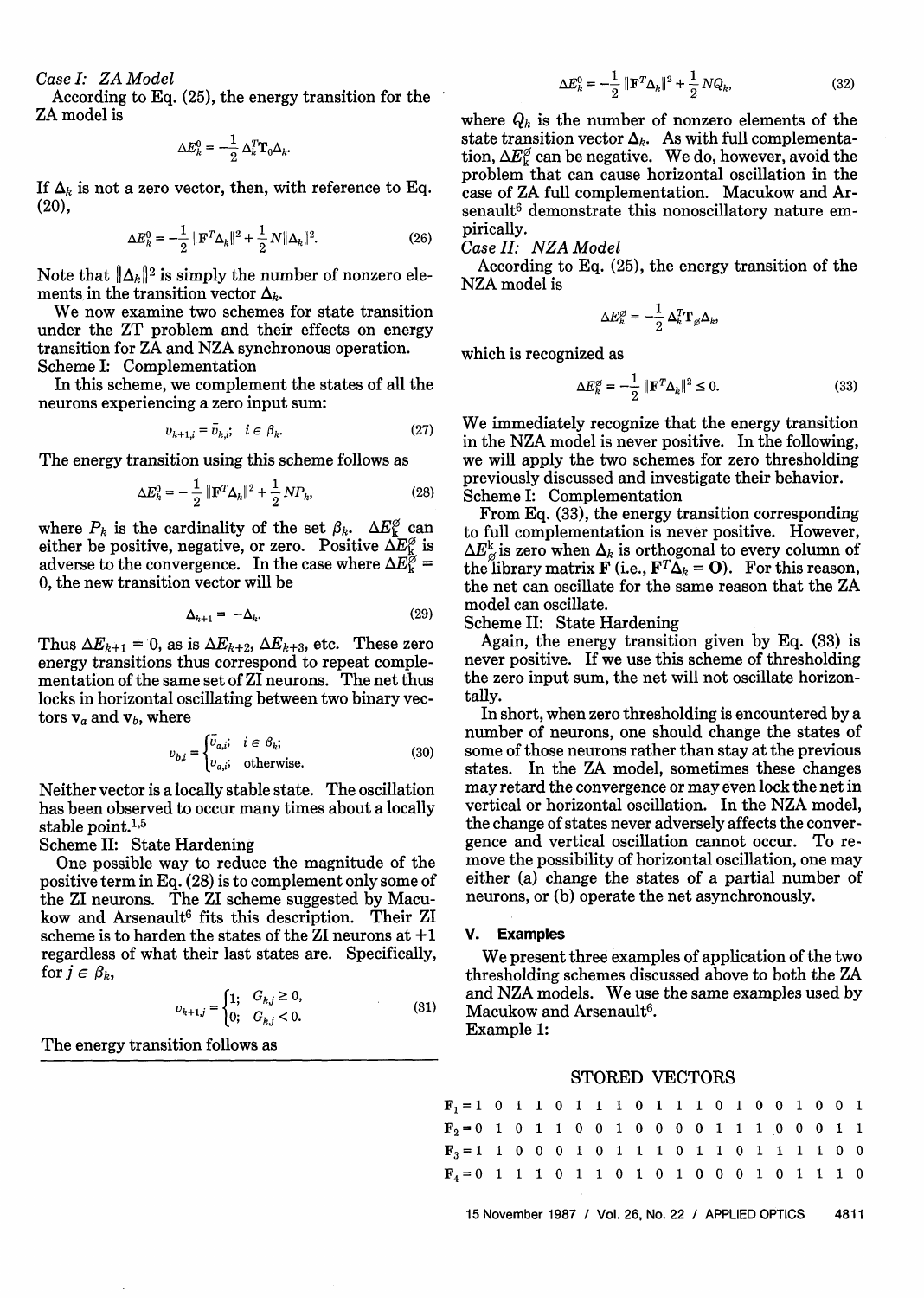# INPUT VECTOR

# $v_0$  contains the first seven elements of  $f_4$ . Results:

|                     | Zero Autoconnect (ZA) Model |                                 |                                  |  |
|---------------------|-----------------------------|---------------------------------|----------------------------------|--|
| Thresholding        | $-2\Delta E_k$              | Total number of                 | Steady-state                     |  |
| schemes             |                             | iterations                      | vector                           |  |
| (1) Complementation | $+64,0,+8$                  | 4                               | f <sub>4</sub><br>f <sub>4</sub> |  |
| (2) State hardening | $+64. +8$                   | 3                               |                                  |  |
|                     |                             | Nonzero Autoconnect (NZA) Model |                                  |  |
| Thresholding        | $-2\Delta E_k$              | Total number of                 | Steady-state                     |  |
| schemes:            |                             | iterations                      | vector                           |  |
| (1) Complementation | $+84, +12$                  | 3                               | ${\bf f}_4$                      |  |
| (2) State hardening | $+98$                       | 2                               | f4                               |  |

# Example 2:

# Same as example **1,** except the input vector contains only the first four elements of  $f_4$ :

# INPUT VECTOR

# Result:

|                                            | Zero Autoconnect (ZA) Model          |                               |                                                       |  |
|--------------------------------------------|--------------------------------------|-------------------------------|-------------------------------------------------------|--|
| Thresholding<br>schemes:                   | $-2\Delta E_k$                       | Total number of<br>iterations | Steady-state<br>vector<br><b>False state</b><br>$f_4$ |  |
| (1) Complementation<br>(2) State hardening | $+32, +48, 0, +48$<br>$+56, +24, +8$ | 5<br>4                        |                                                       |  |
|                                            | Nonzero Autoconnect (NZA) Model      |                               |                                                       |  |
| Thresholding<br>schemes:                   | $-2\Delta E_k$                       | Total number of<br>iterations | Steady-state<br>vector                                |  |
| (1) Complementation<br>(2) State hardening | $+96, +24$<br>$+96. +24$             | 3<br>3                        | $\mathbf{f}_4$<br>$\mathbf{f}_4$                      |  |
| ___                                        |                                      |                               |                                                       |  |

# Example **3:**

#### STORED VECTORS

 $f_2 = 0$  1 0 1 0 0 1 0 0 0 1 1 0 0 1 1

# INPUT VECTOR

 $v_0 = 0$  0 1 1 0 0 0 0 1 1 0 0 0 0 0 0

# $\mathbf{v}_0$  is a partial version of  $\mathbf{r}_1$ . Result:

# Zero Autoconnect (ZA) Model

| Thresholding<br>schemes:                   |                | $-2\Delta E_k$                  | Total number of<br>iterations | Steady-state<br>vector |
|--------------------------------------------|----------------|---------------------------------|-------------------------------|------------------------|
| (1) Complementation<br>(2) State hardening |                | $+18,0,0,0,$<br>$+42$           | $\boldsymbol{2}$              | Oscillation<br>$f_1$   |
|                                            |                | Nonzero Autoconnect (NZA) Model |                               |                        |
| Thresholding<br>schemes:                   | $-2\Delta E_k$ | Total number of<br>iterations   | Steady-state<br>vector        |                        |
| (1) Complementation<br>(2) State hardening | $+41$<br>$+41$ | 2<br>2                          | ${\bf f}_1$                   |                        |